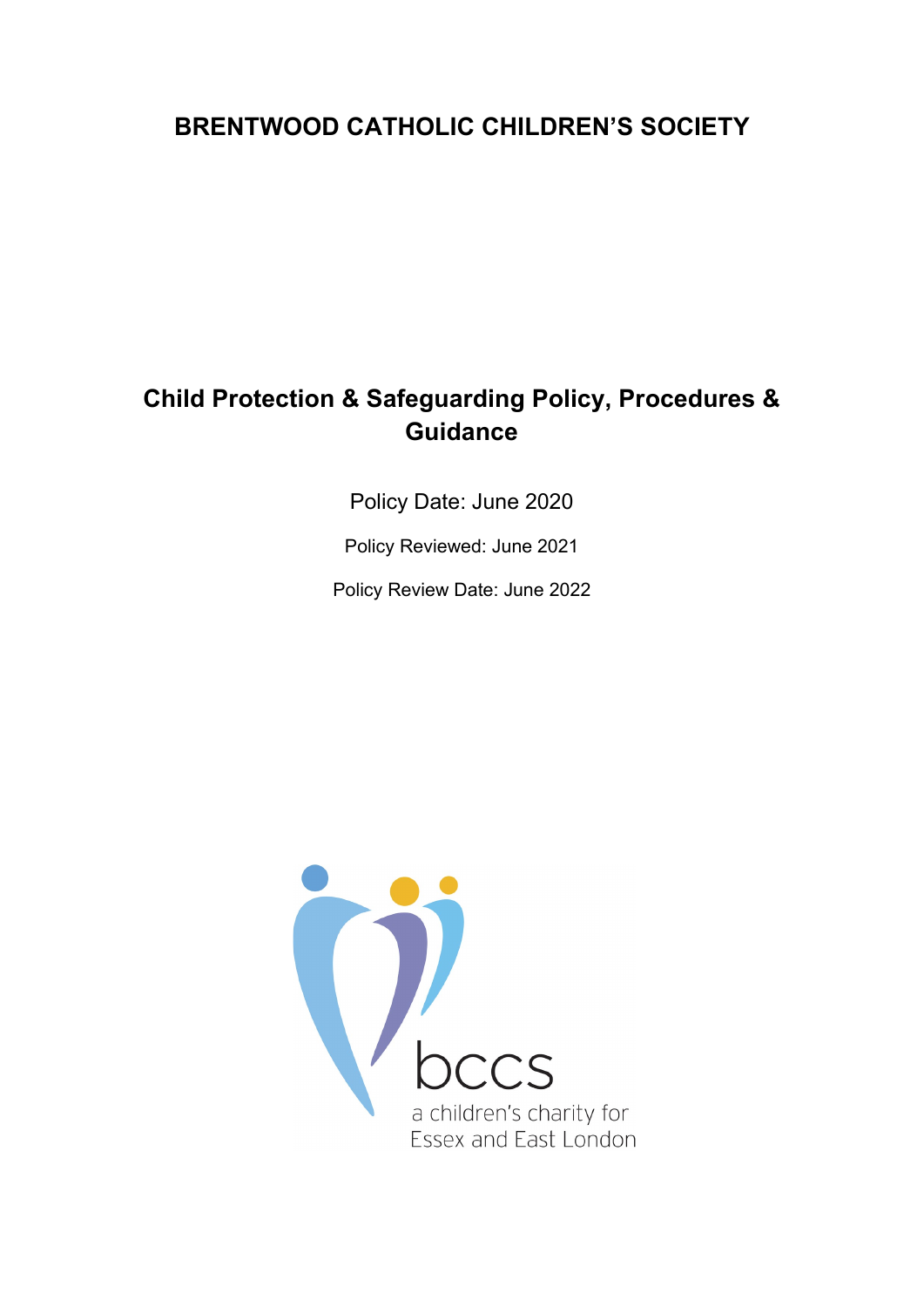# **1 Introduction**

1.1 **bccs** is a charitable organisation that operates within the Roman Catholic Diocese of Brentwood and works in schools across Essex and the London Boroughs of Barking & Dagenham, Havering, Newham, Redbridge and Waltham Forest.

1.2 Day to day management of **bccs**, is undertaken through its Director with delegated responsibilities through appointed Heads of Departments and other staff.

1.3 The Director reports to a Board of Trustees, normally on a quarterly basis. In addition, as regards this Policy, specialist advice is provided by a member of the Board of Trustees.

1.4 This document is in 4 sections, Policy, Responsibilities, Procedure/s and Guidance.

# **2 Policy**

2.1 Child Protection statute and policy in the UK is very broadly encompassed by two over-arching principles: the welfare of the child being paramount; and the concept of significant harm. Both concepts were enshrined in the '89 Children Act. The concept of significant harm under sections 31(9) and (10) of the Children Act 1989 was amended by the Adoption and Children Act 2002, to make clear that harm includes any impairment of the child's health or development as a result of witnessing the ill-treatment of another person. See below -

*Where the question of whether harm suffered by a child is significant turns on the child's health and development, his health or development shall be compared with that which could reasonably be expected of a similar child.* 

- *'harm' means ill-treatment or the impairment of health or development (including, for example, impairment suffered from seeing or hearing the ill-treatment of another)*
- *'development' meant physical, intellectual, emotional, social or behavioural development*
- *'health' means physical or mental health; and*
- *'ill-treatment' includes sexual abuse and forms of ill-treatment which are not physical*.

(Children Act, 1989 pt. 1V, s31(2))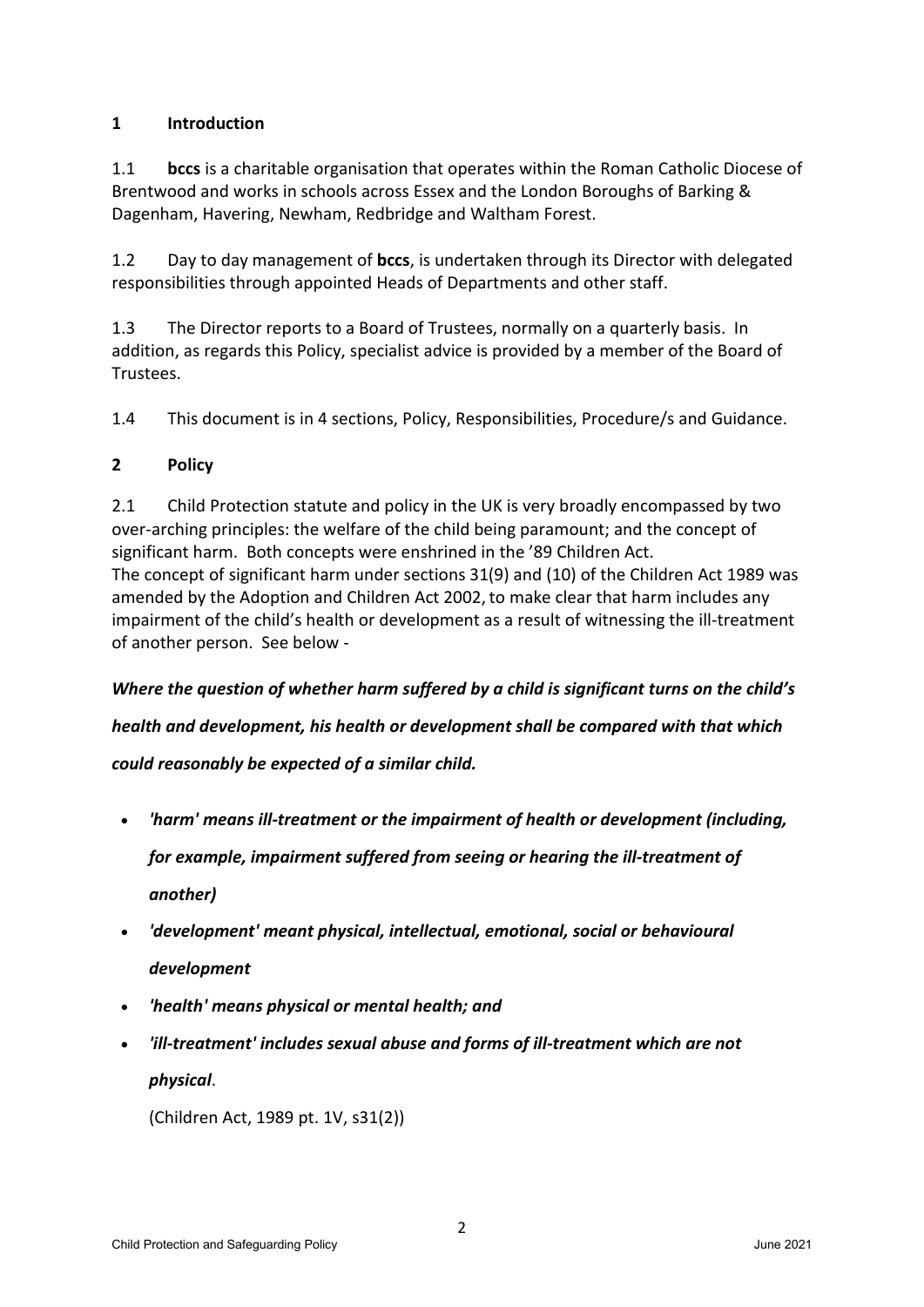There is no legal definition of 'significant', however the '89 Act tells us**:** *Minor shortcomings in health care or minor deficits in physical, psychological or social development should not require compulsory intervention unless cumulatively they are having or are likely to have, serious and lasting effects on the child.*

Therefore, we assume that actions (whether individual actions, or a series of actions, or patterns of behaviour) that do have a serious and lasting impact upon a child's welfare, health and development (physical, social, emotional, psychological) amount to significant harm.

2.2 **bccs** recognises its responsibility to take appropriate steps to safeguard the welfare of children and young people who receive any service from the Society, as defined and dictated by statute, local policy and government advice.

Accordingly, **bccs** will:

- Promote and prioritise the safety and wellbeing of children and young people.
- Always follow safer recruiting procedures ensuring all relevant staff have enhanced DBS checks in place.
- Ensure all staff, trustees and volunteers understand their roles and responsibilities and comply with this policy and other child protection codes of conduct and procedures outlined in this document.
- Provide appropriate training for all staff, trustees, and volunteers to enable compliance with this policy.
- Ensure appropriate procedures are in place to ensure suitable action is taken in the event of any relevant incident or abuse being reported.
- Ensure confidential, detailed, and accurate records of all safeguarding concerns are maintained and securely stored.
- Conduct robust and appropriate risk assessment procedures and maintain adequate control measures to ensure suitability of existing safeguarding arrangements, including supervision and monitoring of the policy.
- Establish a system for monitoring and auditing this policy, to be undertaken by each Head of Department.
- Submit a safeguarding summary on a quarterly basis to the Director by the Head of School Services, outlining details of training updates, changes in legislation, outcome of monitoring and auditing this policy, together with details of any reportable incidents. This will be provided to the Governance Sub-committee in a quarterly report by the Director.
- Ensure training for **bccs** is discussed as a rolling agenda item in supervision and at team meetings. All staff should frequently keep up to date with legislation, qualifications, training and membership of professional bodies.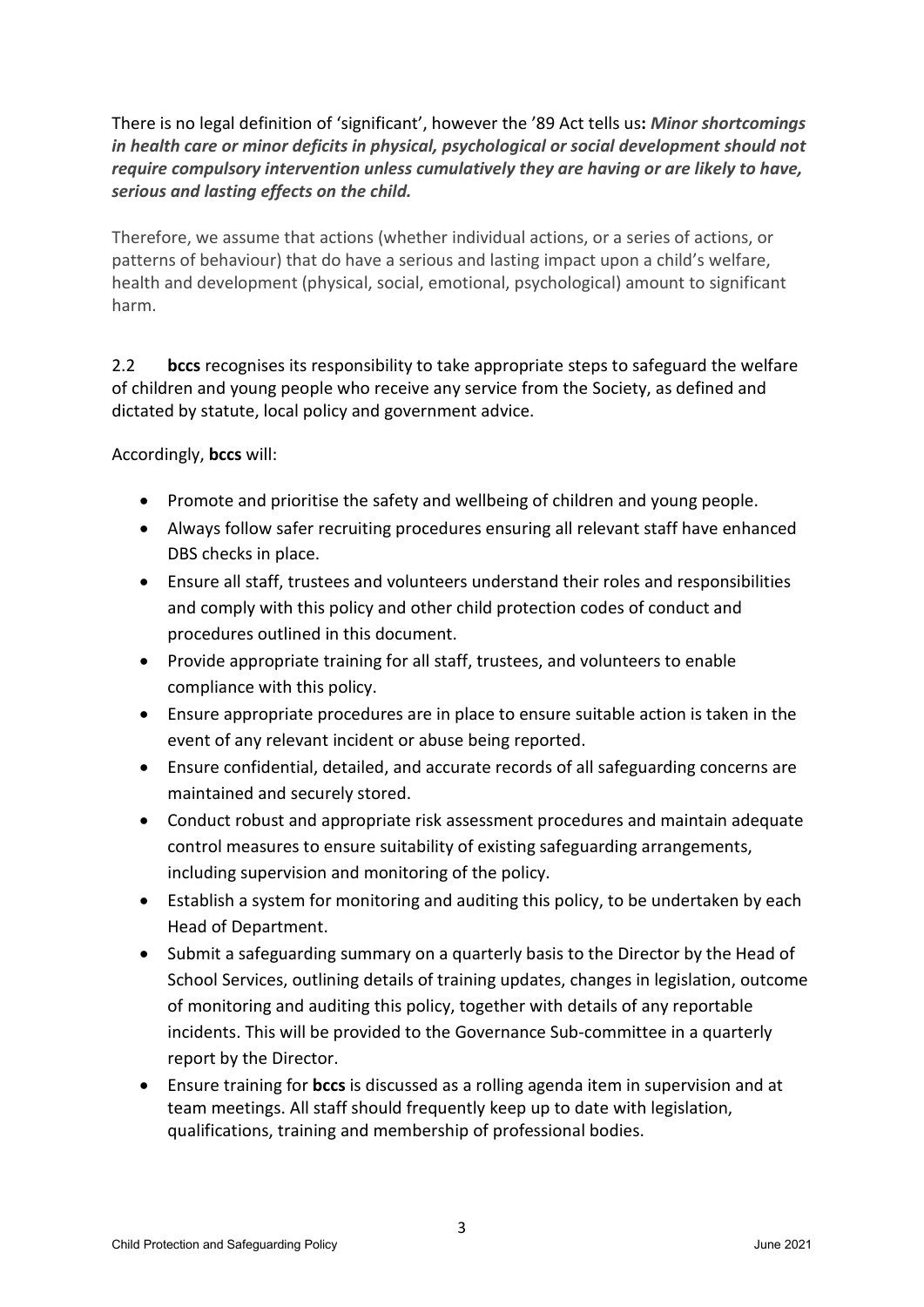2.3 Should a disciplinary matter arise with reference to this policy, involving any **bccs**  staff, trustees or volunteer, the Director will record the details and consult with the Chair of Trustees to determine further action.

2.4 Should any member of staff, trustee or volunteer discover or receive any allegation of impropriety on the part of any member of **bccs**, they must immediately contact the Director or, in their absence the Chair of the Board of Trustees, who must consider contacting the relevant LADO within one working day and the police, as appropriate.

# **3 Responsibilities**

3.1 Director**:** Overall responsibility for ensuring compliance with this Policy rests with the Director.

3.2 Heads of Departments: Day to day responsibility for ensuring compliance with this policy is delegated to the Head of each Department. In particular, the Head of School Services and the Deputy Head of School Services, who are the designated people within **bccs**.

3.3 All staff, trustees and volunteers will ensure they adhere to this policy.

*bccs regards any breach of this policy as a matter for disciplinary action.*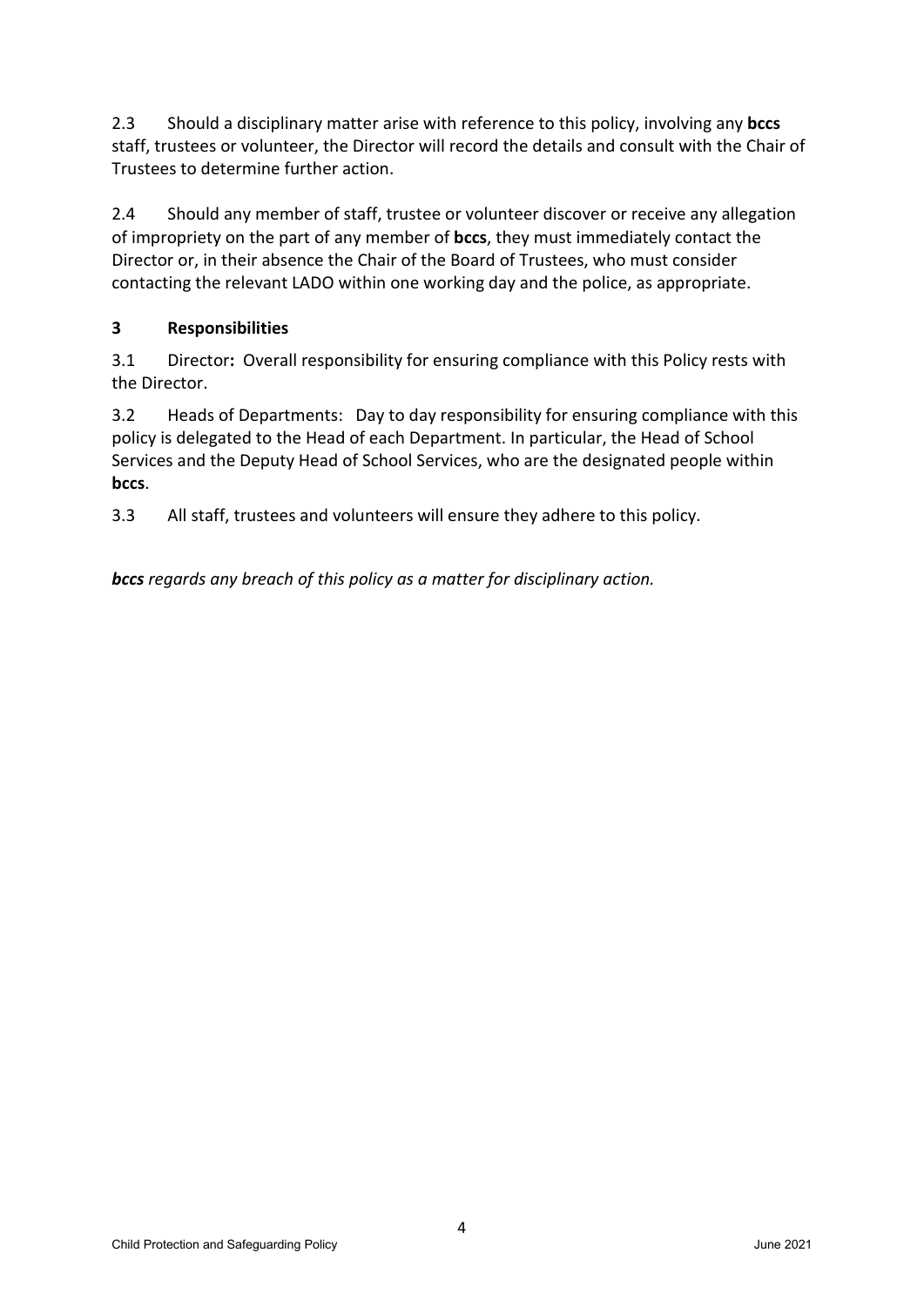## **4 Procedures**

4.1 All **bccs** staff working in Schools Services or Child and Family Counselling Services provision, or with any respective student must immediately alert the school's named safeguarding person and **bccs**' Head of School Services or Deputy to any concern or allegation of abuse. All staff should be familiar with the school safeguarding policy and procedures. Should the school not appropriately refer on (police/social services) it is the responsibility of **bccs** to ensure that the referral is made. The following flowchart illustrates this process.



#### **Flowchart for raising concerns about a child**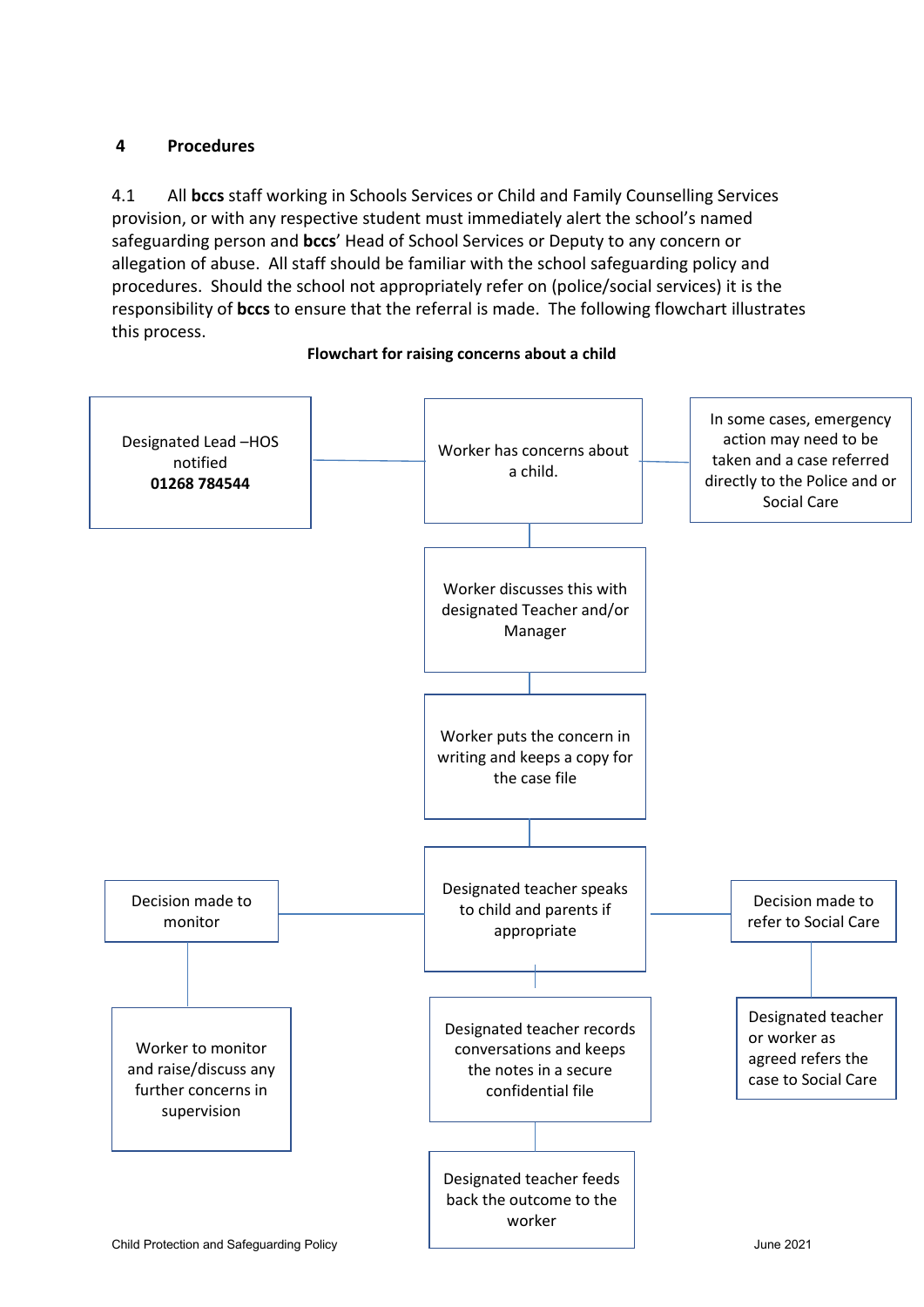

#### **Professional Response**

4.2 All professionals, whether paid or voluntary, where they come in to contact with children and young people, or similarly, all those who work in some way with adults who may be parents or carers, should:

- Be alert to potential indicators of abuse or neglect.
- Be alert to the risks which individual abusers or potential abusers may pose to children.
- Be alert to the impact on the child of any concerns of abuse or maltreatment.
- Be able to gather and analyse information as part of an assessment of the child's needs.

4.3 Due to the geographical nature of our work, **bccs** adheres to the **SET** (Southend, Essex & Thurrock) procedures, Barking and Dagenham, Havering, Newham, Redbridge and Waltham Forest Child Protection Procedures and the Pan London Safeguarding Children Board Child Protection Procedures. These procedures are in place to support and provide information about what action to take and how to proceed when there are concerns about a child.

## **Hearing and Observing the Child**

4.4 Whenever a child reports that they are suffering or have suffered significant harm through abuse or neglect, or have caused or are causing physical or sexual harm to others, the initial response from all professionals should be to listen carefully to what the child says and to observe the child's behaviour and circumstances to:

- Clarify the concerns.
- Offer re-assurance about how the child will be kept safe.
- Explain what action will be taken and within what timeframe.

The child must not be pressed for information, led or cross-examined or given false assurances of absolute confidentiality, as this could prejudice police investigations, especially in cases of sexual abuse.

If the child can understand the significance and consequences of making a referral they should be asked for their views.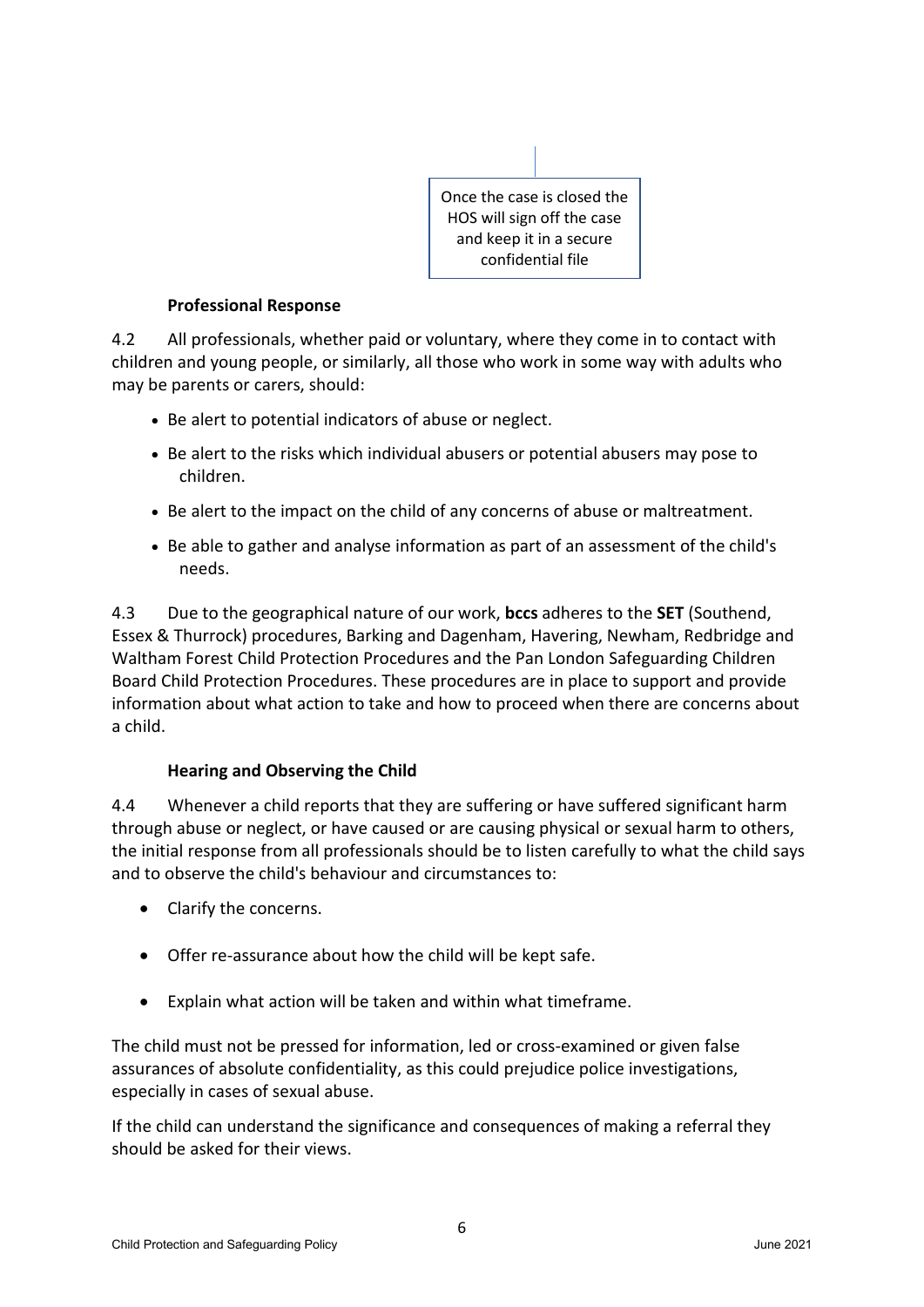It should be explained to the child that whilst their view will be taken into account, the professional has a responsibility to take whatever action is required to ensure the child's safety and the safety of other children.

## **Recognising Concerns**

4.5 It is also important to recognise that there can be concerns over a period of time with no disclosure, however significant worries remain about a child. Members of staff should contact their supervisor in the first instance and make their school aware that they are monitoring the case. These matters should be discussed and recorded in supervision for further support and guidance. The supervisor and staff member should consider whether the child is at risk of significant harm. If there is a reasonable conclusion that the child is at risk of significant harm, a referral to Social Services should be discussed with the school.

## **What to do when a child wants to talk about abuse**

4.6 Take care to consider the following issues, which apply whatever form of abuse is disclosed:

- Reassure the child that under no circumstances are they to blame for the abuse.
- Accept what the child says without passing judgement.
- Look directly at the child.
- Let them know you will need to tell someone else, don't promise confidentiality.
- Be aware the child or young person may have been threatened and fear reprisals for having spoken to you.
- Never push for information or question the child. If at any point a child or young person decides not to continue, accept that and let them know that you are ready to listen should they wish to continue at any time.
- Show you take seriously what you are being told.
- Stay calm—even if you find the disclosure shocking.
- People may need to repeat the account many times—this may be difficult for the listener but can be very helpful for the one who is disclosing.
- Talk through the next steps calmly.
- Reassurance that disclosing is the right thing to do.

# Helpful things to say:

- It isn't your fault and you are not to blame at all.
- I take what you are saying very seriously.
- I am pleased that you have told me, thank you for telling me.
- I am sorry that happened to you.
- I will help you.

Things not to say:

• Why didn't you say something before?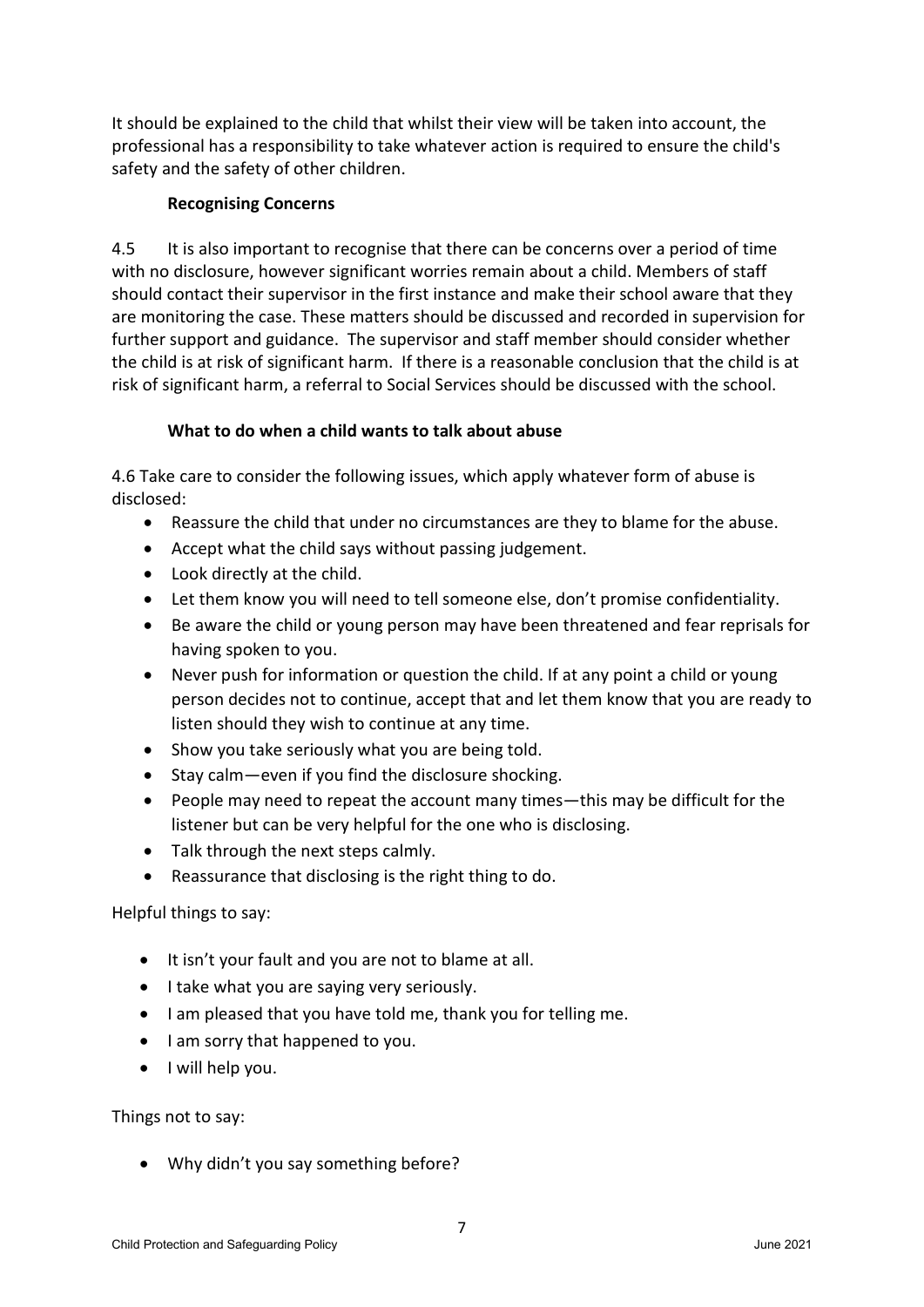- I really can't believe it.
- Are you sure this is what happened?
- Don't make false promises to the child like confidentiality be honest, any lies will be further abuse and betrayal.
- Never say 'I'm shocked'.

Concluding the conversation:

- Reassure the child or young person that the abuse isn't their fault.
- Reassure the child or young person they were right to tell you.
- Make sure the child or young person knows exactly what you are going to do next and tell them that you will let them know what is happening at each stage.
- Speak immediately to the school designated lead and/or the Head of School Services.

What to do after the conversation:

- Immediately refer to the school safeguarding lead or deputy. Please do not leave the school without doing so.
- Fill in the school pink slip as soon as possible after the discussion. Record exactly what the child said and when he or she said it. Note the time, date and place of the conversation and the name of any other person present and sign the form. Write up using the words used by the child. Do not substitute your own words or the anatomically correct terms.
- Do not be tempted to try to investigate further the claims this could lead to contamination of the evidence and could jeopardise any Police investigation and criminal prosecution activity.
- Consider your own response and support, if necessary, i.e., do you need to make a referral?
- Never tell parents their child has been abused/alleged abuse; this is for the school or social care to relay to parents.
- Never discuss it with the alleged abuser.
- If you become aware that the school or **bccs** member of staff has not passed matters to social care and/or the Police, speak to the **bccs** lead for safeguarding and document your concerns. If you believe there to be an immediate risk to life or limb, which is not being recognised by the school, you should call the police or social services yourself.
- Ensure that any other children in the family are considered in safeguarding action, check that the school knows if there are siblings in other schools, or the location of pre-school siblings/excluded siblings.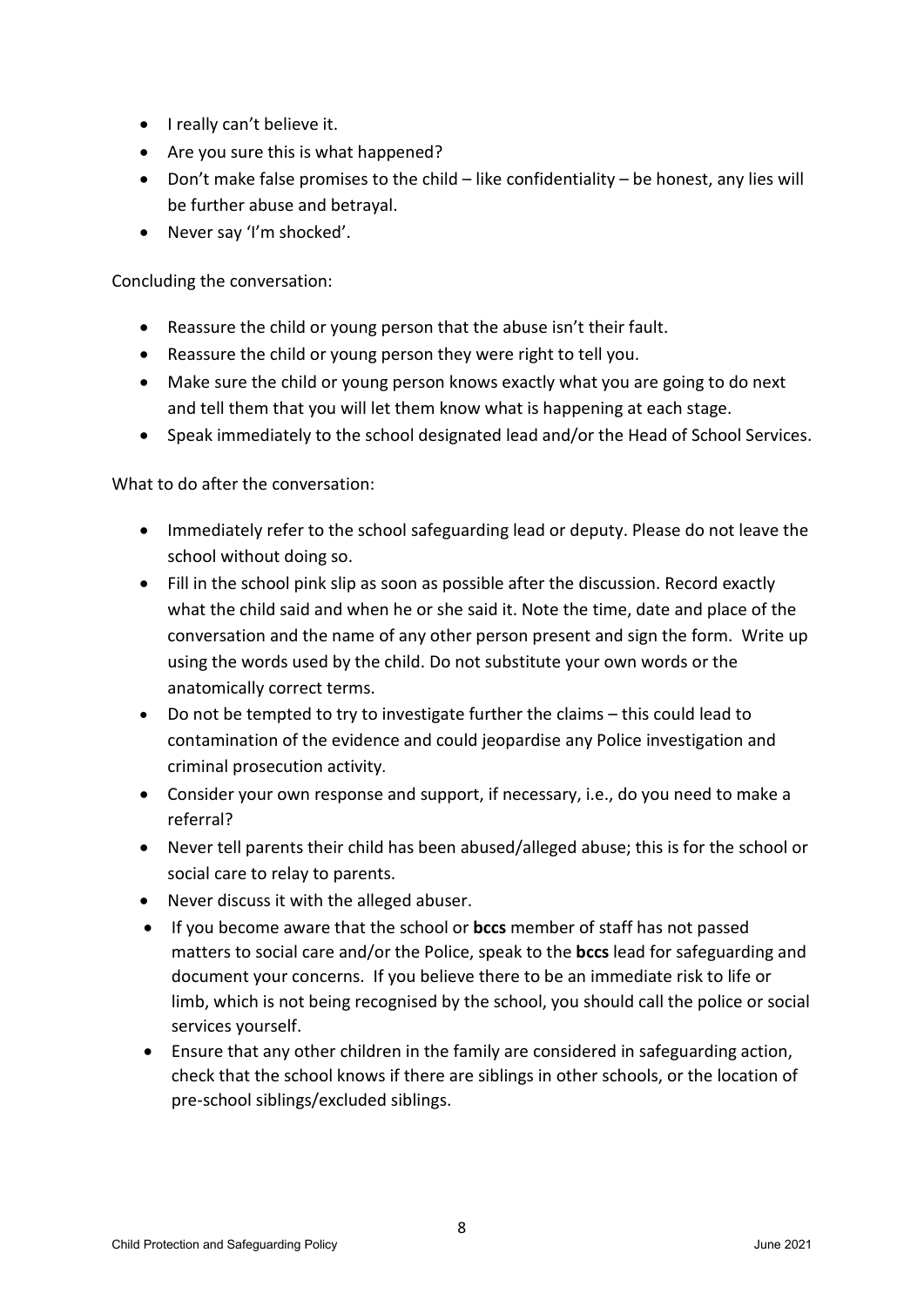#### **Online Support and Counselling**

4.7 Safeguarding remains as important in online counselling as in any other environment and all staff should ensure they continue to adhere to this safeguarding policy

- *a)* All online counselling must take place via Zoom or Google Meet and not any other online forum. (Please see below for information on Google Meet).
- *b)* An assessment of the child's suitability to access online counselling/support should be made in advance though discussion with the parent/carer with consideration to the child's own views.
- *c)* Discuss with parent and child/young person where in the home the child/young person will join the Zoom call and whether they would prefer the door to be open/closed/left ajar; this will depend on age and issues being discussed.
- *d)* Prior to the commencement of online counselling, email consent should be received by each member of staff from a parent/carer and for a Looked after child, (LAC) their Social Worker. This needs to be uploaded on Client Relationship Management (CRM).
- *e)* Prior to contacting your child/young person on zoom, please ensure you have the daily contact of the DSL in your school/schools. School staff may be working to a rota, so you need to ensure you have the correct contact details.
- *f)* Staff should only communicate with young people by Zoom when a time and date has been agreed in advance with the child/young person, their parent/carer.
- *g)* All Zoom meetings should be set up with a waiting room to ensure no third party can join the session. Each zoom meeting must have a separate ID and that the meeting is locked once the participant(s) have joined.
- *h)* Staff should ensure that there is an adult in the house parent / carer/ trusted adult and that an emergency contact is agreed with the adult at the beginning of the meeting.
- *i)* Staff are to remind each child/young person that notes will be taken and recorded in the usual way on Client Relationship Management (CRM) during each Zoom meeting.
- *j)* If you have any concerns about the child/young person, contact your DSL in the first instance who will also hold a list of vulnerable children and young people. All disclosures should be emailed to **bccs** DSL and the school's DSL, along with the appropriate note, which will be recorded on Client Relationship Management (CRM).
- *k)* The only messaging forums that are permitted to contact a child/young person or their parents are text, **bccs** email, or telephone calls.
- *l)* All staff are to follow the code of conduct for Online Counselling/Support, see below.
- *m)* It is each member of staff's responsibility not to disclose personal email addresses to children/young people – or any other personal information about themselves, through Facebook and/or other social media.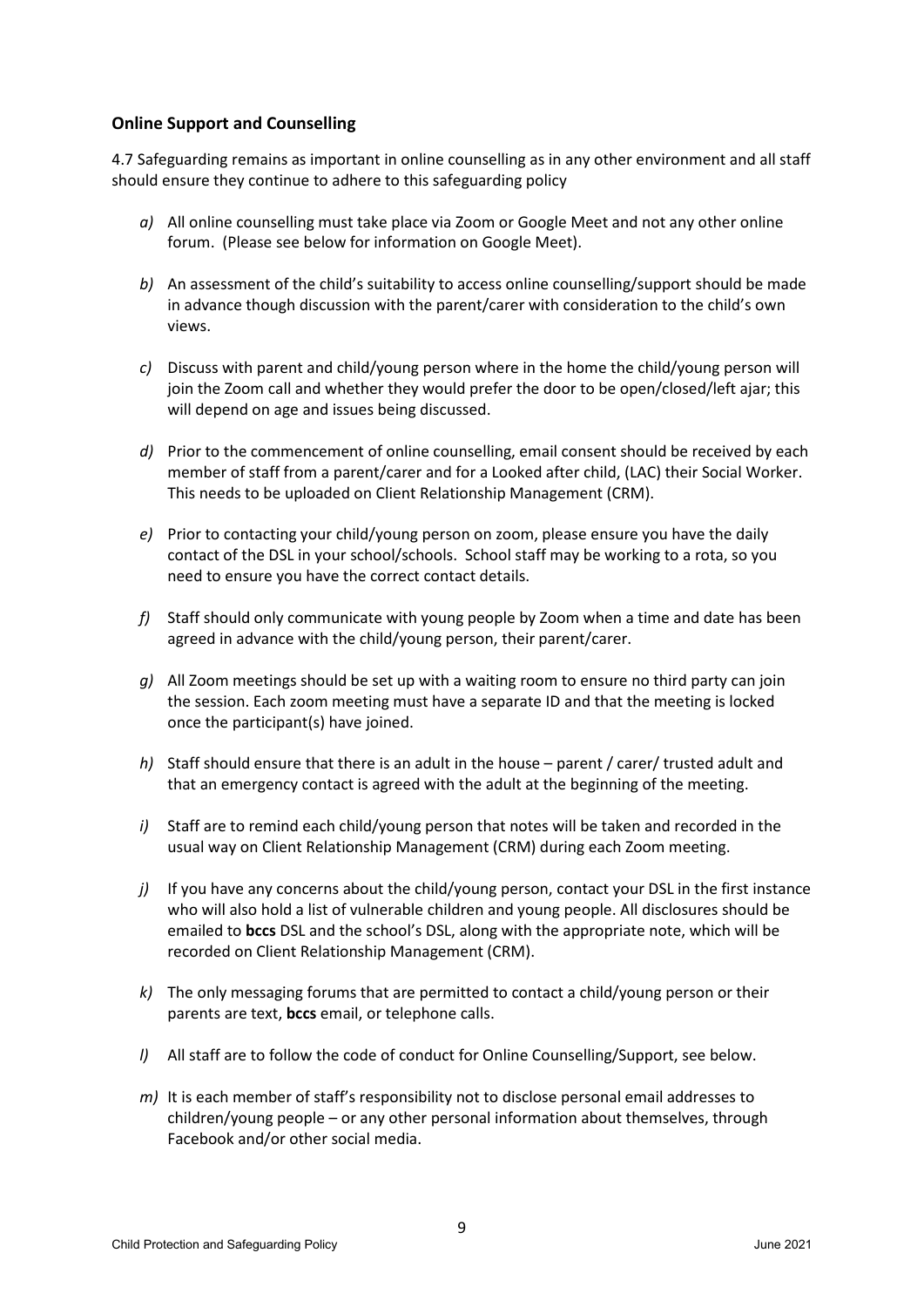- *n)* Headsets with microphones should be worn by staff and recommended to all children/young people and parents, thus ensuring confidentiality.
- *o)* Staff should present themselves as professionally as if they were face to face and understand the need to observe high professional standards.

#### **Google Meet**

- Set up a google account as **[yournamebccs@gmail.com](mailto:yournamebccs@gmail.com)**.
- Ensure Out of office says **This email account is not monitored - it is only being used for Google Meet. All emails are being forwarded to my work email address – [yourname@bccs.org.uk.](mailto:yourname@bccs.org.uk)**
- Set up email forwarding from your Gmail account to ensure all emails are forwarded to your **bccs** account.

#### **Code of Conduct for Online Support/Counselling**

4.8 This behaviour code outlines the conduct **bccs** expects from all our staff and volunteers. This includes trustees, agency staff, interns, students on work placement and anyone who are undertaking duties for the organisation, whether paid or unpaid. The behaviour code aims to help us protect children and young people from abuse and reduce the possibility of unfounded allegations being made. It has been informed by the views of children and young people. **bccs** is responsible for making sure everyone taking part in our services has seen, understood and agreed to follow the code of behaviour, and that they understand the consequences of inappropriate behaviour.

4.9 Code of conduct for staff and clients:

- If you join a zoom meeting you must be appropriately dressed, protecting your modesty, pyjamas are not appropriate.
- Ensure no inappropriate objects/information are visible.
- Be polite and courteous.
- Ensure all Zoom meetings are arranged in advanced.
- Lock the meeting once all participants have joined.
- 4.10 As part of keeping the child/young person safe the **bccs** worker will not:
	- Ask for the child/young person's password.
	- Be replaced by someone else without the child/young person's knowledge.
	- Ask to change apps except for using the telephone.
	- Arrange to meet the child/young person offline.
	- Speak to the child/young person if they are in bed.

#### **5 Guidance**

5.1 Record keeping is essential in Safeguarding. Records should be made as soon as possible after the event. These records must be kept securely. In many cases an allegation or subsequent action may not happen for many years. Keeping records is vital as they provide:

- A note of what happened and the allegation of who did what.
- A history of events and continuity.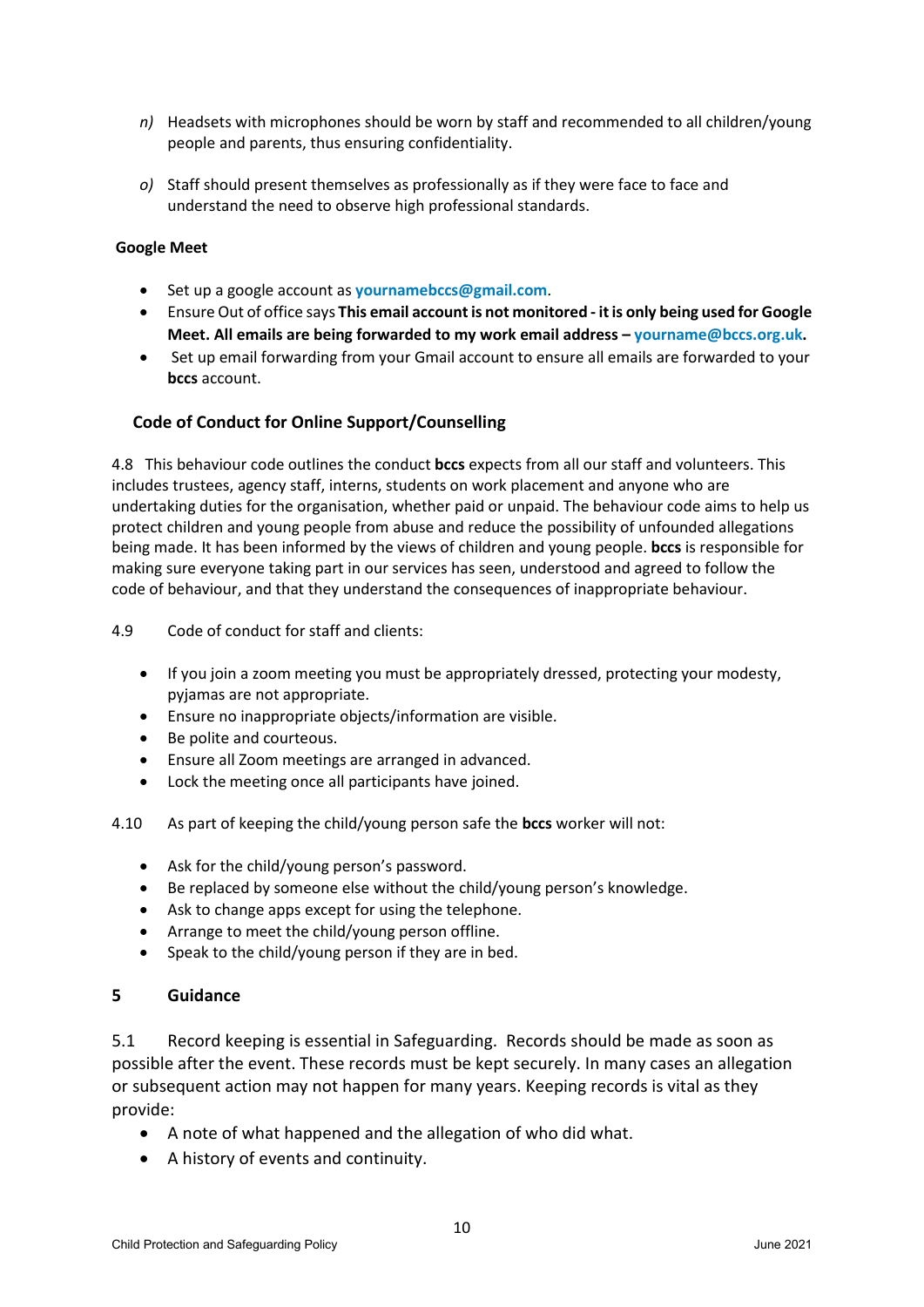- Accountability.
- The names of key people involved.
- Facts not opinions of what happened.
- Details of where it happened.
- Details of when it happened.

Where quoting people use the words they use, do not 'translate' into your own words. If necessary, do record what the meaning of certain words is or how they are used at this time and in this place, or any clarification sought or provided.

- 5.2 Checklist for Good Practice: records should be: #
	- Structured—do they present things clearly?
	- Legible if handwritten; if typed, keep any handwritten notes/contemporaneous recording.
	- Clear and concise keep to relevant facts.
	- Relevant factual.
	- Thorough giving the full picture.
	- Non-discriminatory avoid phrases like 'mad', 'nuts' etc.
	- In the person's own words use their words to you and use quotation marks for clarity.
	- Written as soon as possible after the event signed, dated and timed, including your role within **bccs.**
	- Up to date.
	- Signed by any witness.
	- Referred state to whom, how, when.

5.3 The use of the 'red flag' facility on Salesforce (Client Relationship Management):

The 'red flag' is a tick-box designed to indicate a child protection/safeguarding concern against the child's records and should be used in the following circumstances:

- If a child has a Local Authority Child Protection Plan.
- If there are safeguarding concerns that have been referred to the school DSL (pinkslipped).
- If there are public Court proceedings (as opposed to private law child arrangement orders, for example).
- If the police have been called to the home as a result of safeguarding/child protection concerns.

5.4 For staff: please ensure that a Child in Need Plan (CIN) is not 'red-flagged', but that the CIN box is ticked. CIN cases can escalate to become CP cases, at which point the case should be red-flagged.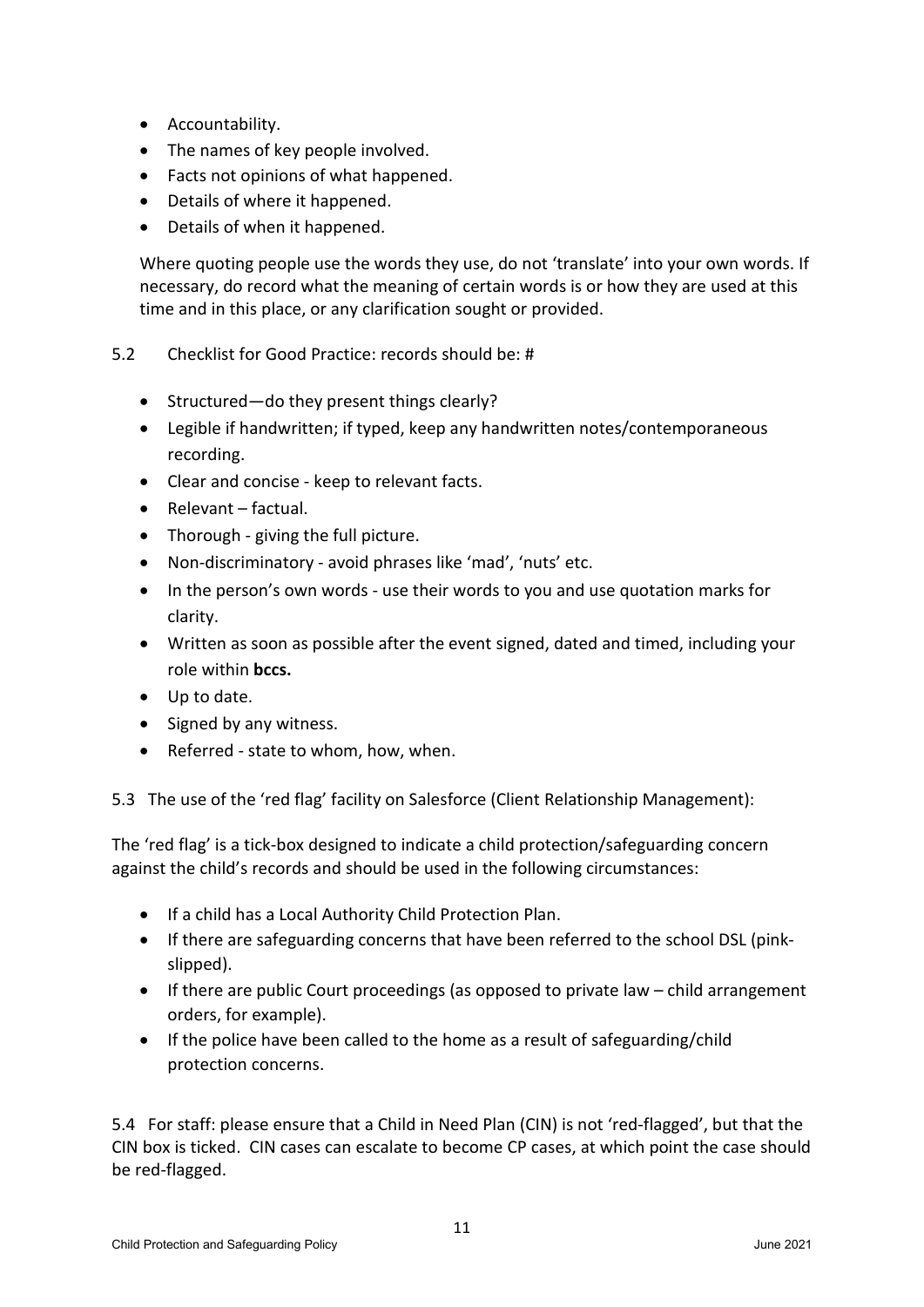5.5 The 'red flag' function should continue to be used even once the concerns about been resolved or the case closed – with a clear written explanation on the case page – so that these cases can be kept in case of future queries. The system will not pick them up once the flag is unticked.

## **Support**

5.6 Dealing with a disclosure from a child and safeguarding issues can be stressful. Therefore, staff should consider seeking support for themselves and or have a discussion with their supervisor and or the Head of School Services.

## **Confidentiality**

5.7 Safeguarding children raises issues of confidentiality that must be clearly understood by all staff/volunteers.

- All staff have a responsibility to share relevant information about the protection of children with other professionals, particularly the investigative agencies (Social Care and the Police).
- If a child confides in a member of staff/volunteer and requests that the information be kept secret, it is important that the member of staff/volunteer tell the child in a manner appropriate to the child's age/stage of development that they cannot promise complete confidentiality – instead they must explain that they may need to pass information to other professionals to help keep the child or other children safe.
- Staff/volunteers who receive information about children and their families in the course of their work should share that information only within appropriate professional contexts.

## **Disclosure and Barring**

5.8 **bccs** offers advice, counselling, and social work support for children. Therefore, we require enhanced DBS checks under the Safeguarding Vulnerable Groups Act 2006. The Board will take very seriously any allegation of impropriety on the part of any member of **bccs**.

5.9 A member of **bccs** who discovers anything amiss should get in touch immediately with the Director.

5.10 The Board will review the allegation and the likely risk to children and, if appropriate, will suspend or dismiss the member of staff in full accordance with the rules and procedures of the **bccs**. An allegation may relate to a person who works with children who has:

- Behaved in a way that has harmed a child, or may have harmed a child.
- Possibly committed a criminal offence against or related to a child.
- Behaved towards a child or children in a way that indicates they may pose a risk of harm.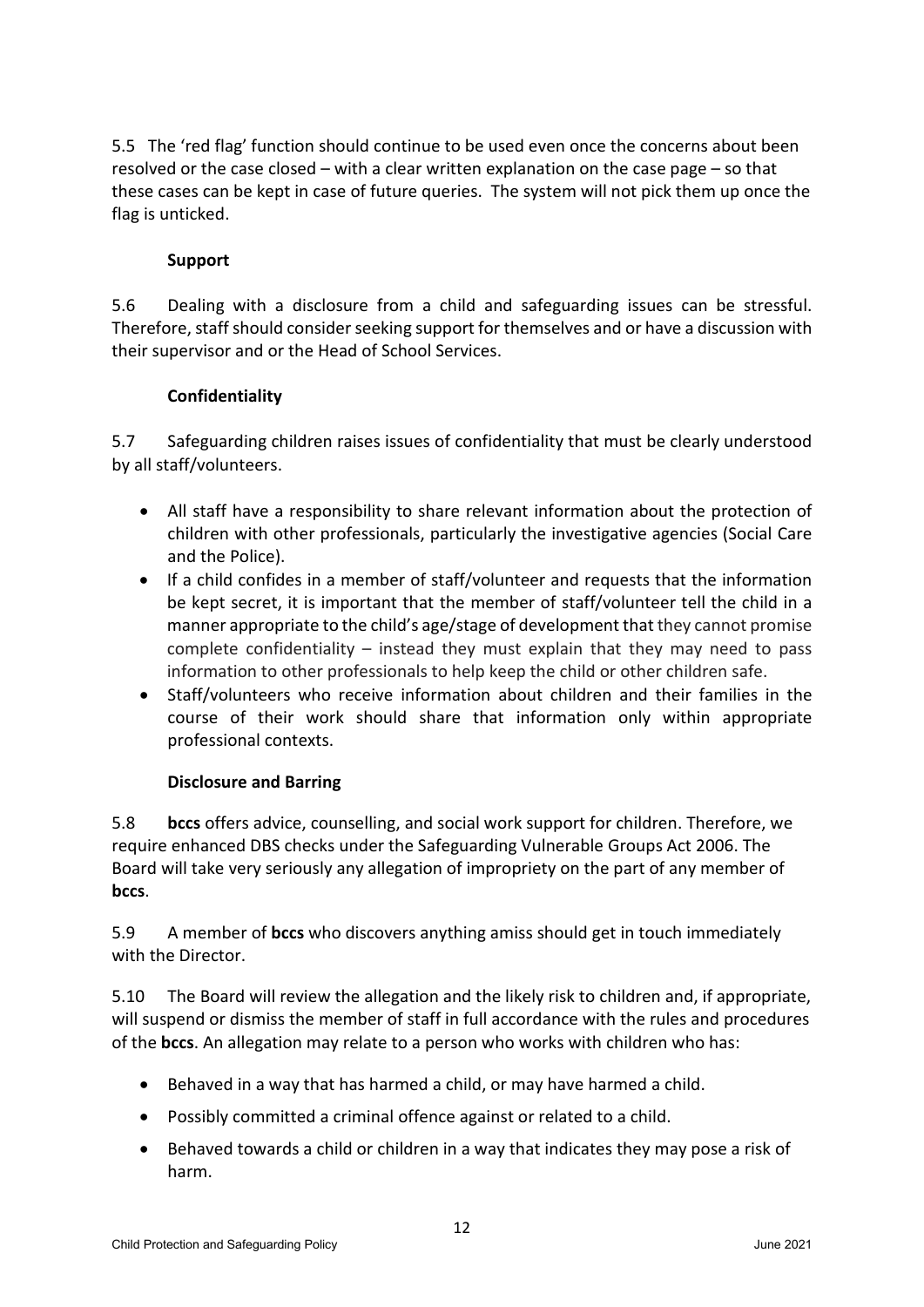• The Head of Schools Services will liaise with the Director to establish any appropriate action. The Charities Commission may have to be notified.

# **Definition of a Child**

5.11 A child is defined as a person under the age of 18 (1989 Children Act). **bccs** recognises its responsibility to safeguard the welfare of children by protecting them from emotional, mental, physical, sexual abuse and neglect. We are committed to providing opportunities for children and young people to be safeguarded, with the highest possible standard of care. Every child accessing our services has a right to be protected from any form of abuse.

## **bccs** recognises that:

- The welfare of the child is paramount.
- The voice of the child must be heard.
- The wishes and feelings of the child must be taken into consideration.
- All children regardless of age, culture, class, disability, gender, gender reassignment, race, religion, sex or sexual orientation, have a right to equal protection from all types of harm or abuse.
- Some children are additionally vulnerable because of their previous experiences, level of dependency and communication needs.
- Working in partnership with children, young people, their parents and/or guardians, carers or other agencies is essential to protecting their wellbeing.

## **The Risks to Children**

5.12 Nearly every child grows up in a safe and happy environment and it is important not to exaggerate or overestimate the dangers. However, there are situations where children need protection including from:

- Sexual abuse.
- Sexting.
- Grooming: sexual purposes or political radicalisation.
- Physical, emotional abuse and neglect.
- Religious abuse.
- Domestic abuse including teenage relationship abuse.
- Drug and alcohol abuse.
- Female genital mutilation/breast ironing.
- Forced marriage.
- Sexual harassment.
- Inappropriate supervision by staff or volunteers.
- Bullying including cyberbullying.
- Sexual violence and sexual harassment between children in schools.
- Self-harm.
- Crime.
- Gangs and youth violence.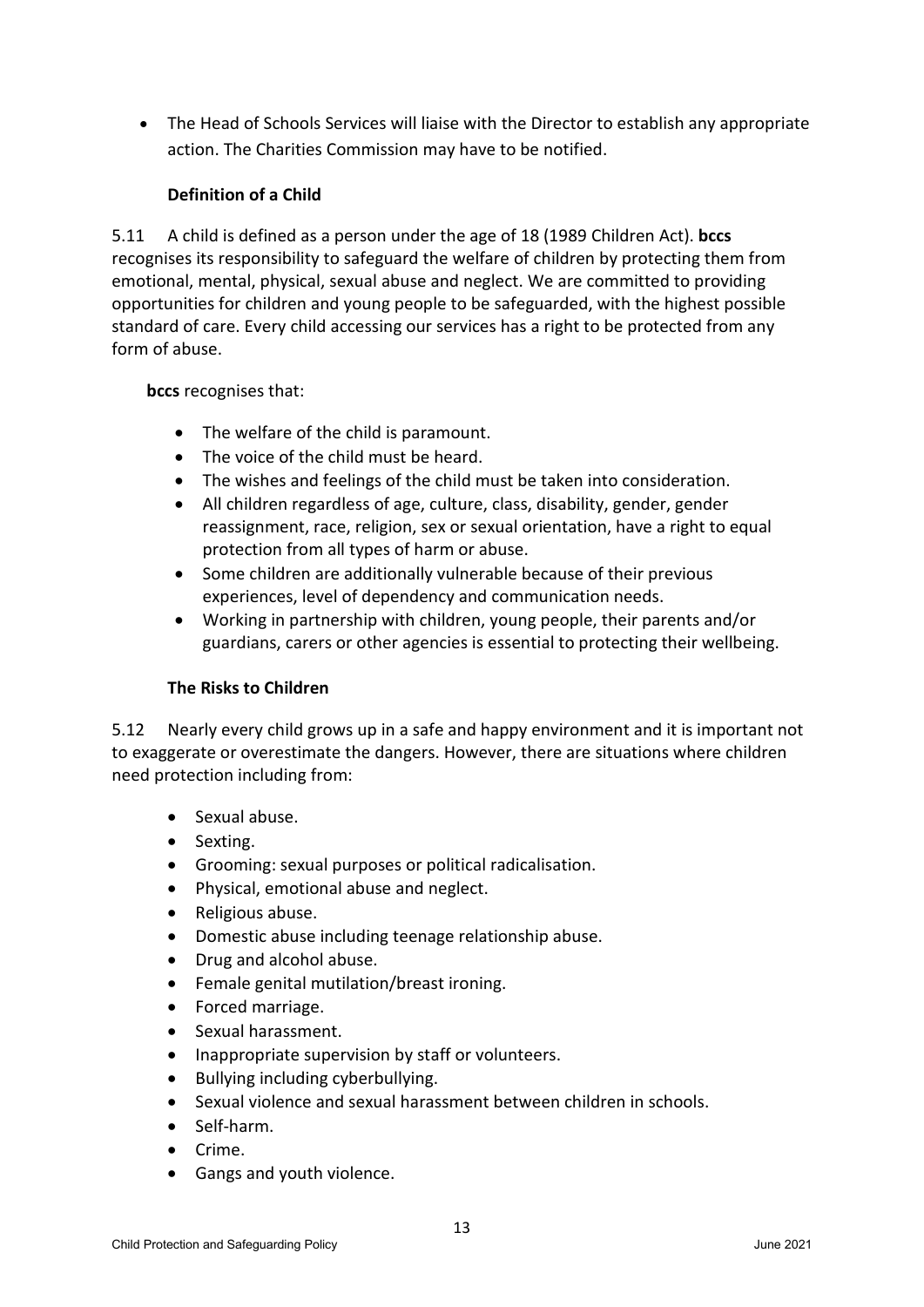- Exploitation.
- Radicalisation.
- Fabricated or induced illness.
- Private fostering, *e.g., being sent to live with a person who is not their parent or 'connected' to the child for more than 28 days. if you become aware that a child is in this situation, please inform the school Safeguarding Lead as private fostering arrangements are covered by statutory requirements.*
- Exclusion from education.
- Witnessing domestic violence or any harm to another person.

5.13 **bccs** acknowledges that some children, including disabled children and young people, those from ethnic minority communities, or those for whom English is not their first language, can be particularly vulnerable to abuse and may not have the capacity to easily disclose; therefore, practitioners should ensure appropriate communication measures are available.

5.14 All staff should be aware of the main categories of abuse: **physical, emotional, sexual and neglect**. They should also be aware of the indicators of maltreatment and specific safeguarding issues so that they are able to identify cases of children who may need help or protection.

The categories and some signs and symptoms of abuse are listed below:

Please note that the above is not an exhaustive or definitive list and is included for guidance.

## **Physical abuse**

Physical abuse happens when a child is deliberately hurt, causing physical harm. It can involve hitting, kicking, shaking, throwing, poisoning, burning or suffocating. It's also physical abuse if a parent or carer makes up or causes the symptoms of illness in children. For example, they may give them medicine they don't need, making them unwell. This is known as fabricated or induced illness.

#### **Neglect**

Neglect is not meeting a child's basic physical and/or psychological needs. This can result in serious damage to their health and development. Neglect may involve a parent or carer not:

- Providing adequate food, clothing or shelter.
- Supervising a child or keeping them safe from harm or danger (including leaving them with unsuitable carers).
- Making sure the child receives appropriate health and/or dental care.
- Making sure the child receives a suitable education.
- Meeting the child's basic emotional needs this is known as emotional neglect.

Neglect is the most common type of child abuse. It often happens at the same time as other types of abuse.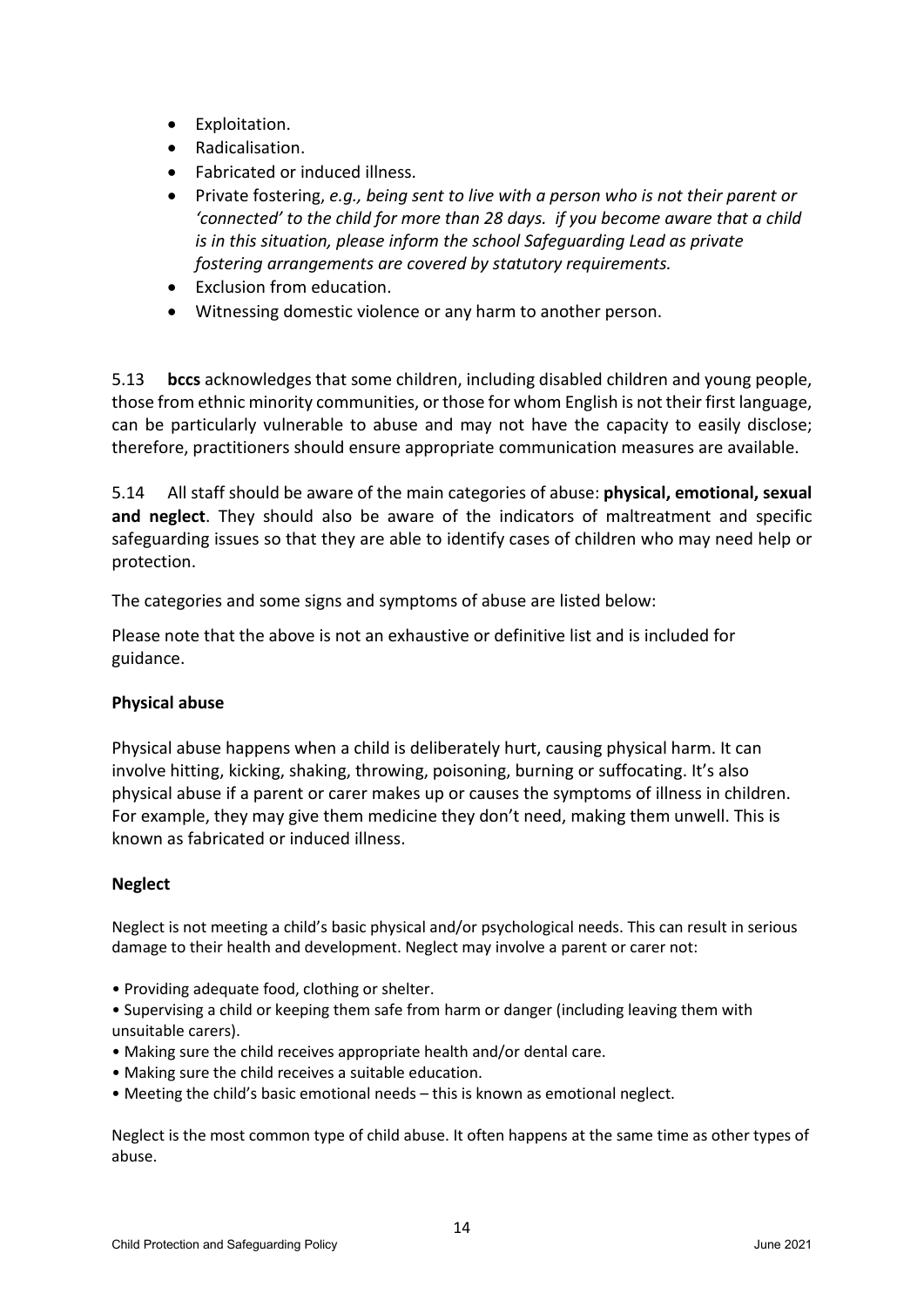#### **Sexual abuse**

Sexual abuse is forcing or enticing a child to take part in sexual activities. It doesn't necessarily involve violence and the child may not be aware that what is happening is abuse. Child sexual abuse can involve contact abuse and non-contact abuse. Contact abuse happens when the abuser makes physical contact with the child. It includes:

- Sexual touching of any part of the body whether the child is wearing clothes or not.
- Rape or penetration by putting an object or body part inside a child's mouth, vagina or anus.
- Forcing or encouraging a child to take part in sexual activity.
- Making a child take their clothes off or touch someone else's genitals.

Online sexual abuse includes:

- Persuading or forcing a child to send or post sexually explicit images of themselves, this is sometimes referred to as sexting.
- Persuading or forcing a child to take part in sexual activities via a webcam or smartphone.
- Having sexual conversations with a child by text or online.

#### **Emotional abuse**

Emotional abuse involves:

- Humiliating, putting down or regularly criticising a child.
- Shouting at or threatening a child or calling them names.
- Mocking a child or making them perform degrading acts.
- Constantly blaming or scapegoating a child for things which are not their fault.
- Trying to control a child's life and not recognising their individuality.
- Not allowing a child to have friends or develop socially.
- pushing a child too hard or not recognising their limitations.
- Manipulating a child.
- Exposing a child to distressing events or interactions.
- Persistently ignoring a child.
- Being cold and emotionally unavailable during interactions with a child.
- Not being positive or encouraging to a child or praising their achievements and successes.

#### **Mandatory Reporting**

5.15 FGM is a mandatory reporting abuse. This means that it is the statutory duty of any regulated professional to directly report to the police. See below:

*The FGM mandatory reporting duty is a legal duty provided for in the FGM Act 2003 (as amended by the Serious Crime Act 2015). The legislation requires regulated health and social care professionals and teachers in England and Wales to make a report to the police where, in the course of their professional duties, they either:* 

*• Are informed by a girl under 18 that an act of FGM has been carried out on her; or* 

*• observe physical signs which appear to show that an act of FGM has been carried out on a girl under 18 and they have no reason to believe that the act was necessary for the girl's*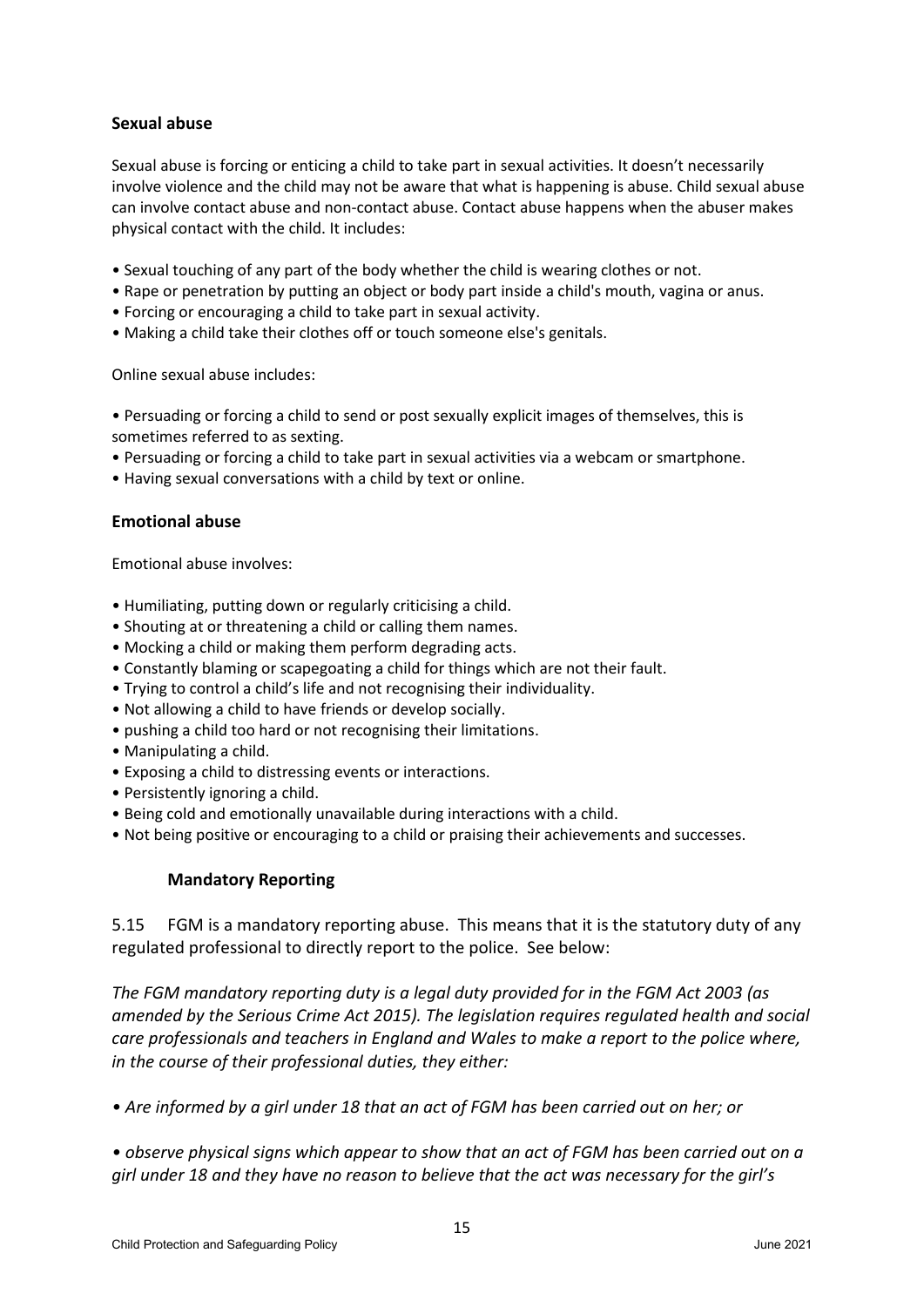*physical or mental health or for purposes connected with labour or birth (see section 2.1a for further information).* 

S2.1 of Homes Office document Mandatory Reporting of Female Genital Mutilation – procedural information: Updated January 2020

https://www.gov.uk/government/publications/mandatory-reporting-of-female-genitalmutilation-procedural-information

5.16 The government is consulting on whether to make Forced Marriage mandatory reporting – it is not currently; however, it is a safeguarding issue. Therefore, if you are made aware, or have suspicions that a young person is being forced into a marriage, urgently inform the school Safeguarding Lead – bear in mind that in exceptional cases speedy action may be required, for example border alerts.

## 5.17 **Safe Working Practices**

- Familiarise yourself with the **bccs** Safeguarding Policy and Guidance, your schools safeguarding policy, the Keeping children safe in education 2018 document and other relevant child protection legislation (GOV.UK website provides good links and summaries)
- Maintain professional boundaries: do not share personal email, personal phone number or media accounts with children or parents (in exceptional cases you may decide to give your work number to parents, at the same time specifying your availability); do not make work-related entries onto social media pages – Facebook, etc; do not take photographs of children; do not socialise with children or their families, do not invite them to your home; avoid physical contact that could be misinterpreted, e.g. tickling, horseplay, fun fights.
- Do not single out a child for special treatment
- When alone with a child (or parents/family), do not block any exits and ensure visual access at all times; similarly, do not meet in secluded areas.
- If a child touches you inappropriately, it may be innocent but could indicate a problem that needs to be explored. This should be noted and reported.
- Report incidents involving a child including injuries and ensure you make a written note as soon as possible afterwards.
- Do not make or encourage others to make comments which are inappropriate, demeaning or insensitive.
- Report any concerns about a colleague's behaviour and/or attitude towards children; these reports should be to your line manager, or the Director if you feel uncomfortable telling your line manager.

## **Information sharing**

5.18 It is good practice to obtain a child's and/or parent's permission to share concerns with fellow professionals. However, consent is not necessary in situations where there are concerns about significant harm or the risk of significant harm. Guidance below -

1. *The Editorial Board of the London Child Protection Procedures has considered what changes are required to the Procedures to ensure compliance with the General Data*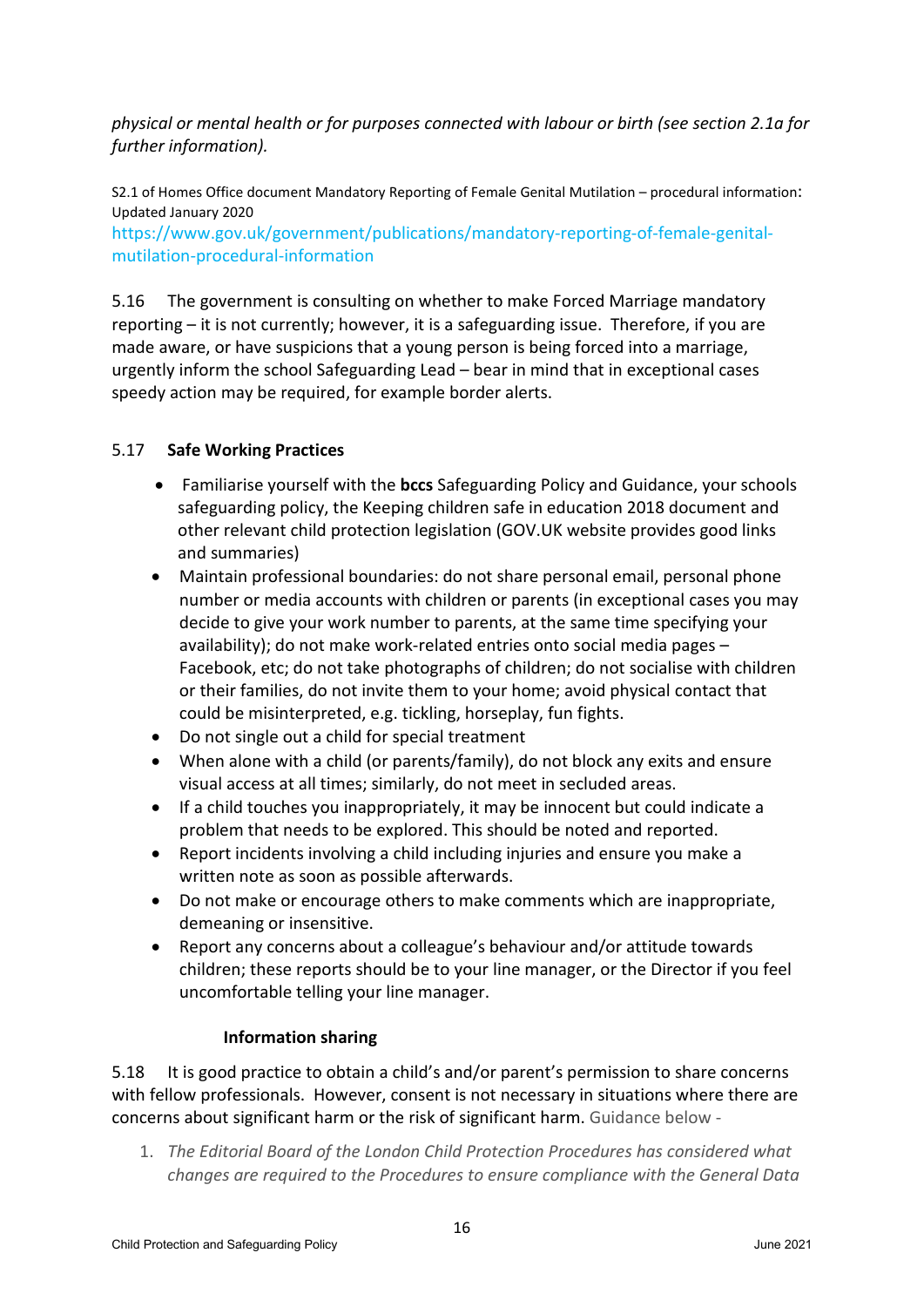*Protection Regulations (GDPR) - implemented through the Data Protection Act 2018. The Editorial Board has taken into consideration guidance from the Information Commissioner's Office [ICO] which says: 'The biggest change is for public authorities, who now need to consider the new 'public task' basis first for most of their processing, and have more limited scope to rely on consent or legitimate interests'. As a result, the Board has recommended that ['legal](https://ico.org.uk/for-organisations/guide-to-the-general-data-protection-regulation-gdpr/lawful-basis-for-processing/legal-obligation/) [obligation'](https://ico.org.uk/for-organisations/guide-to-the-general-data-protection-regulation-gdpr/lawful-basis-for-processing/legal-obligation/) and ['public task'](https://ico.org.uk/for-organisations/guide-to-the-general-data-protection-regulation-gdpr/lawful-basis-for-processing/public-task/) (as defined in the GDPR) are relied on as the primary basis for processing information to establish whether or not there is a need to safeguard the welfare of a child. This means that, whilst families will be informed* when personal data is being shared or processed, their consent is not required.

**Taken from London Child Protection Procedures and Practice Guidance: updated March 2021 [https://www.londoncp.co.uk](https://www.londoncp.co.uk/)**

**Also, please click on attached link to read and become familiar with the (short) Government Guidance about information-sharing for practitioners.**

**[https://www.gov.uk/government/publications/safeguarding-practitioners-information](https://www.gov.uk/government/publications/safeguarding-practitioners-information-sharing-advice)[sharing-advice](https://www.gov.uk/government/publications/safeguarding-practitioners-information-sharing-advice)**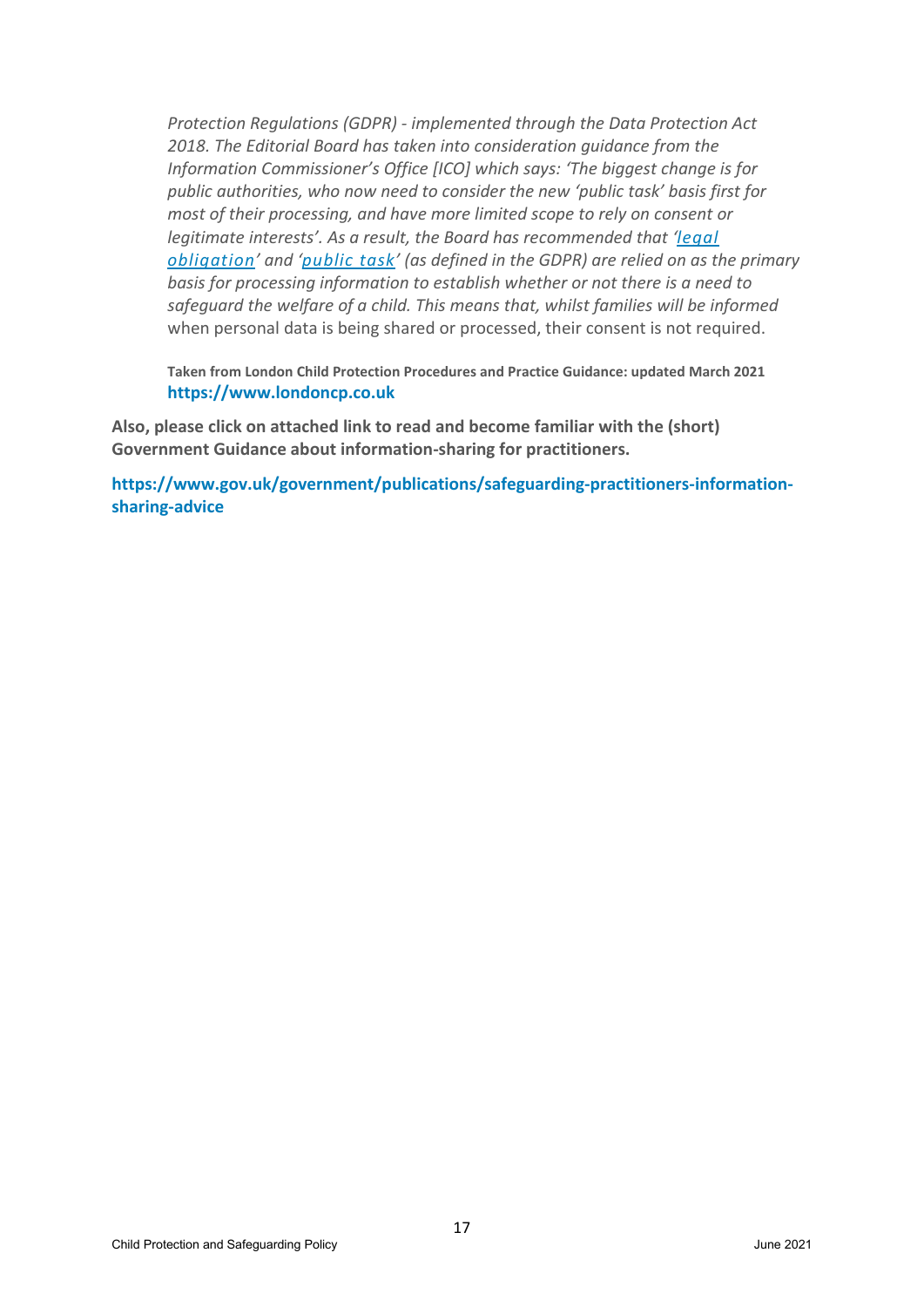#### **Useful Links and telephone numbers:**

**Barking and Dagenham MASH** 0208 227 3811

**Essex Family Operations Hub** 0345 603 7627 Out of hours- 0345 606 1212

**Havering Child Protection Team** 01708 433222 Out of hours - 01708 433999

**Newham Child Protection Team** 020 3373 4600 Out of hours- 020 8430 2000

**Redbridge Child Protection Team**

MASH 020 8708 3885 Out of hours- 020 8708 5897

**Waltham Forest MASH** 020 8496 2310 Out of hours- 020 8496 3000

#### **National Society for Prevention of Cruelty to Children (NSPCC):**

**http:/[/www.nspcc.org.uk/](http://www.nspcc.org.uk/)** help@nspcc.org.uk. **0808 800 5000**

**SET Procedures**

**<https://www.escb.co.uk/media/2086/set-procedures-oct-2019-updated-southend-logo.pdf>**

#### **Sexting**

**[www.gov.uk/government/uploads/system/uploads/attachment\\_data/file/551575/6.2439\\_KG\\_NC](http://www.gov.uk/government/uploads/system/uploads/attachment_data/file/551575/6.2439_KG_NCA_Sexting_in_Schools_WEB__1_.PDF) [A\\_Sexting\\_in\\_Schools\\_WEB\\_\\_1\\_.PDF](http://www.gov.uk/government/uploads/system/uploads/attachment_data/file/551575/6.2439_KG_NCA_Sexting_in_Schools_WEB__1_.PDF)**

#### **Pan London Procedures**

All agencies whose staff meet children in their daily activities, and / or who provide services to adults who are parents, must ensure their staff are familiar with London Child Protection Procedures.

#### **<https://www.londoncp.co.uk/>**

The agencies and the professionals themselves must ensure that they are competent to understand the risk factors and recognise children in need of support and / or safeguarding:

• The London Child Protection **Procedures** set out how agencies and individuals should work together to safeguard children. **See Part** B1, **Practice Guidance**. ... Children Act 1989 S.3 (5)